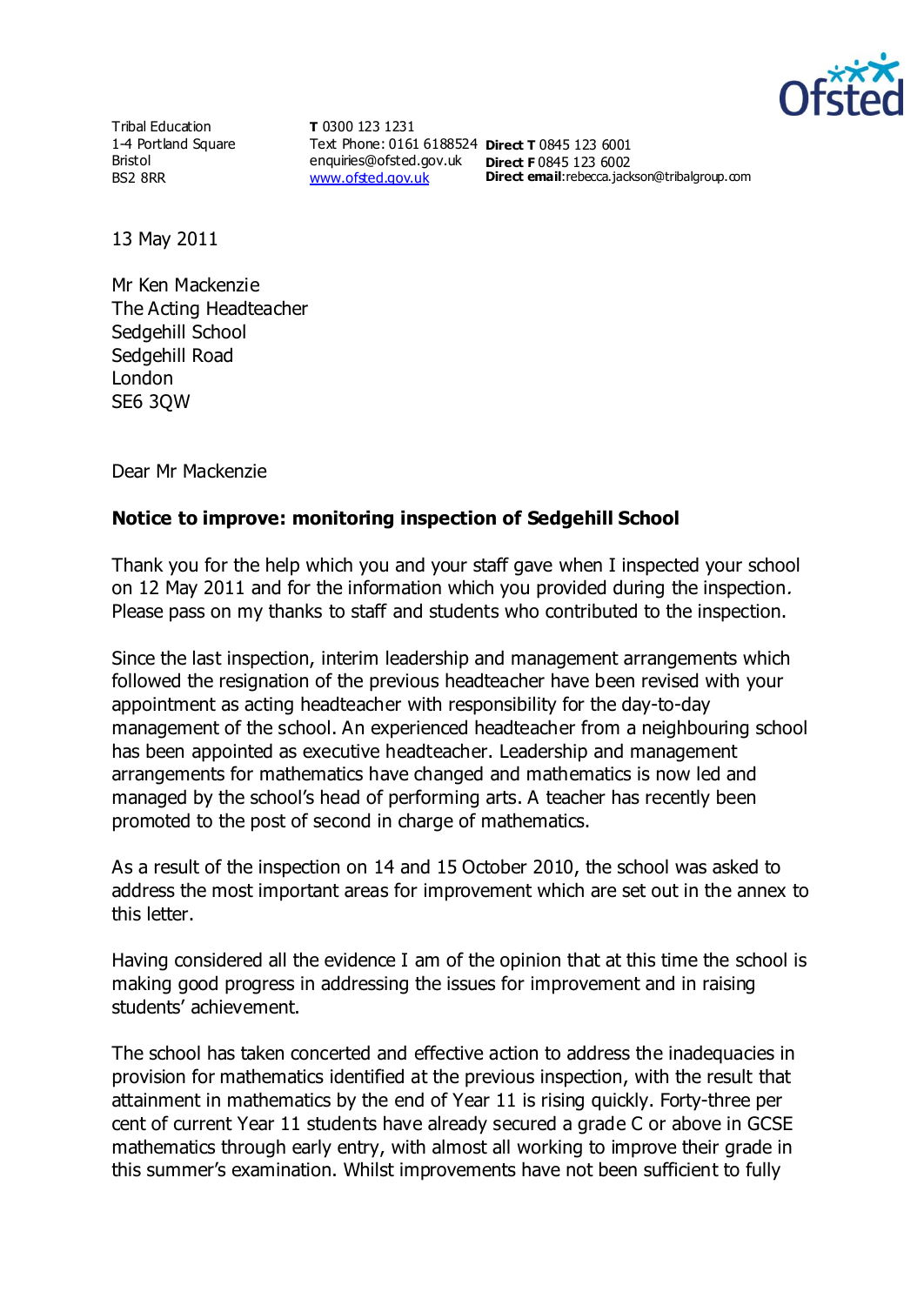

remedy the legacy of underachievement in mathematics, students' progress has accelerated quickly in a short period of time. Very close monitoring of students' progress, based on robust and minute data, provides strong evidence of rising attainment in mathematics. The proportion of students with special educational needs and/or disabilities making expected progress in mathematics by the end of Year 11 has more than doubled. Whilst all groups of learners benefit from these improvements, leaders and managers know that the pace of improvement for some White British students and some students of mixed heritage has been slower than for other groups. Nevertheless, as a result of these improvements, the proportion of students on track to secure five good GCSE grades, including English and mathematics, is significantly higher than at this stage in previous years.

Expertise brokered from the school's specialist subjects has been instrumental in securing improvements in mathematics, particularly through strengthened leadership capacity. With good support from specialist consultants, the head of performing arts has driven improvement well. Monitoring and evaluation have been strengthened and teachers are held closely to account for students' progress. Crucially, progress data are used more effectively and incisively to inform day-to-day teaching and developments to the curriculum. Revised and flexible setting arrangements now enable teachers to refine their teaching more carefully to ensure that lessons fully meet the needs of students with different levels of prior attainment. Rigorous and minute analysis of students' attainment in each area of mathematics enables teachers to identify and address students' individual areas for improvement.

In the mathematics lessons seen, students responded extremely positively to the highly personalised teaching they received. Students reported, consistently, that teaching in mathematics has improved because activities are very tightly matched to their individual needs. Single-sex classes help to raise achievement in Year 11, particularly in developing girls' confidence in tackling mathematical problems. Students have received a comprehensive raft of additional support, including one-toone mentoring and small group teaching. Improved practice in the use of assessment is increasingly seen in Year 10 mathematics lessons.

Crucial to improvements in the quality of students' learning in mathematics and across the curriculum has been the success of strategies to improve students' behaviour and their readiness to learn. Staff and students report how much behaviour has improved in the period since the school was last inspected. The expectation that students demonstrate 'readiness, respect and responsibility' has quickly been embedded across the school. Expectations have been raised with regard to punctuality at the start of the school day and during lesson changeovers. More importantly, policies have been enforced consistently and robustly. These improvements have accelerated the pace of learning because lessons start more quickly and are only occasionally disrupted by poor behaviour.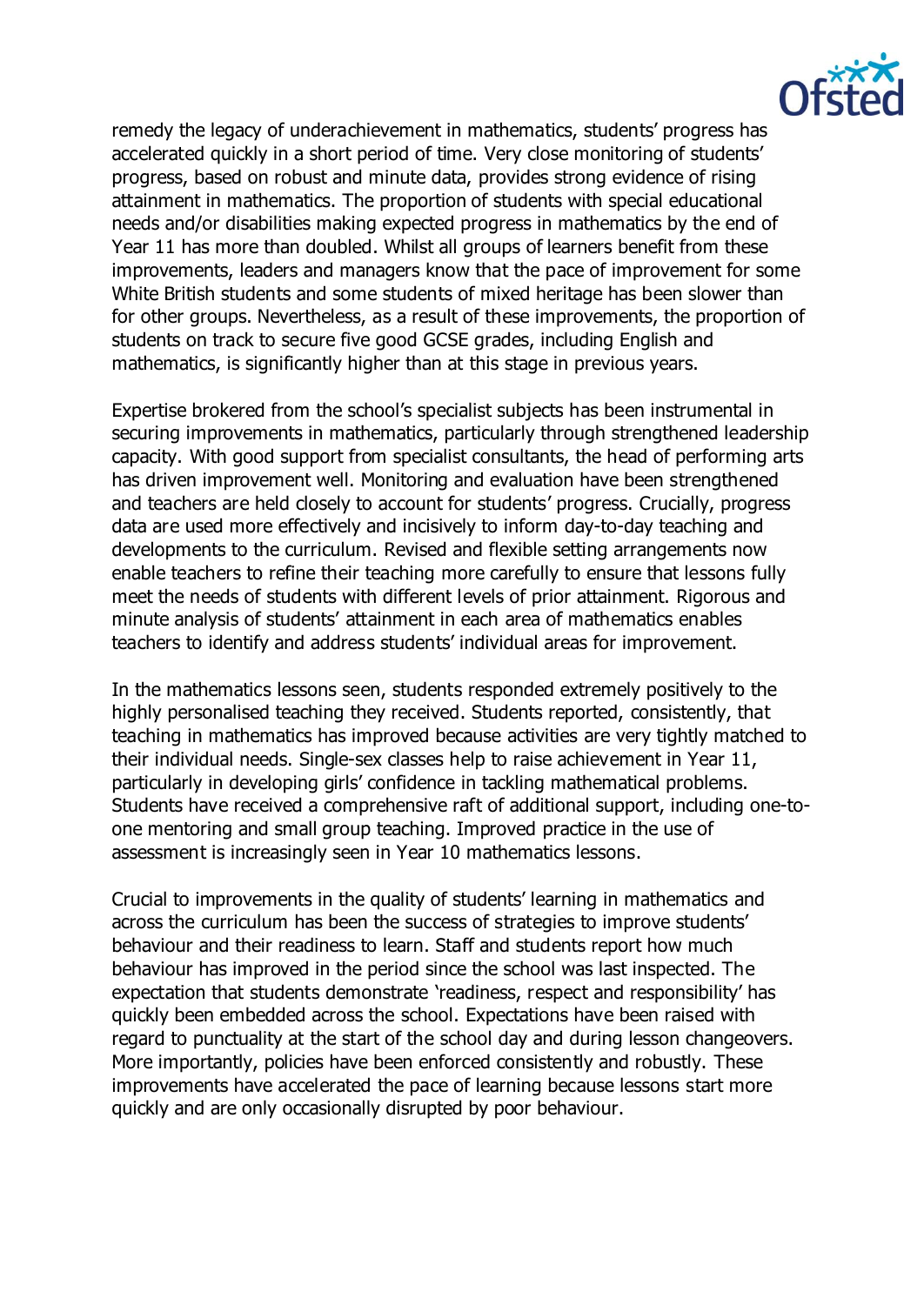

Attendance, although still too low for students in Key Stage 4, has risen since the school was inspected. The proportion of students who are persistent absentees has reduced but remains too high.

Strategies to improve teachers' planning and use of assessment have had a positive impact on improving the quality of teaching and learning across the curriculum. Teachers are now better informed about students' prior attainment and use this information increasingly effectively to ensure learning is closely matched to students' individual needs. A comprehensive programme of continuing professional development ensures that the best practice in teaching and learning is shared more widely than before. Linked to this, better use of assessment means that teachers and subject leaders gauge students' progress over time more accurately than before. In the majority of lesson seen, teachers made effective use of assessment information to ensure that students received an appropriate level of challenge and support. On occasions, teachers' expectations for some of the less-able students were too low. In some lessons, students are too passive because teaching strategies do not ensure that all students are fully engaged in the learning. Opportunities are missed to add pace and enjoyment to the learning through well-constructed paired and group activities.

The quality of leadership has been strengthened across the curriculum through effective strategies to improve the impact of middle leaders. Some middle leaders have improved their skills through exploiting opportunities to become associate leaders, with individual responsibility for important whole-school initiatives. Training for middle leaders in the use and analysis of performance data is now securing better consistency in the rigour and accuracy of self-evaluation.

The school's specialist status has been key to driving improvements in mathematics through sharing the best practice in leadership and management. Teachers from the specialist subject have shared their expertise with other colleagues through the school's training programme to help improve the quality of teaching and learning.

The school has received good support from local authority staff in the period since the school was inspected. The local authority was instrumental in brokering the partnership with another school which has strengthened capacity at senior and middle leadership level. The statement of action produced by the local authority in response to the last inspection was judged by Ofsted to be fit for purpose and fulfilled requirements. The school has benefited through the establishment of a school improvement partnership board, involving key stakeholders, to assess regularly the school's progress against targets and to help shape short-term priorities. In addition, staff have benefited from the support of local authority and London Challenge consultants to raise achievement in English, mathematics and science.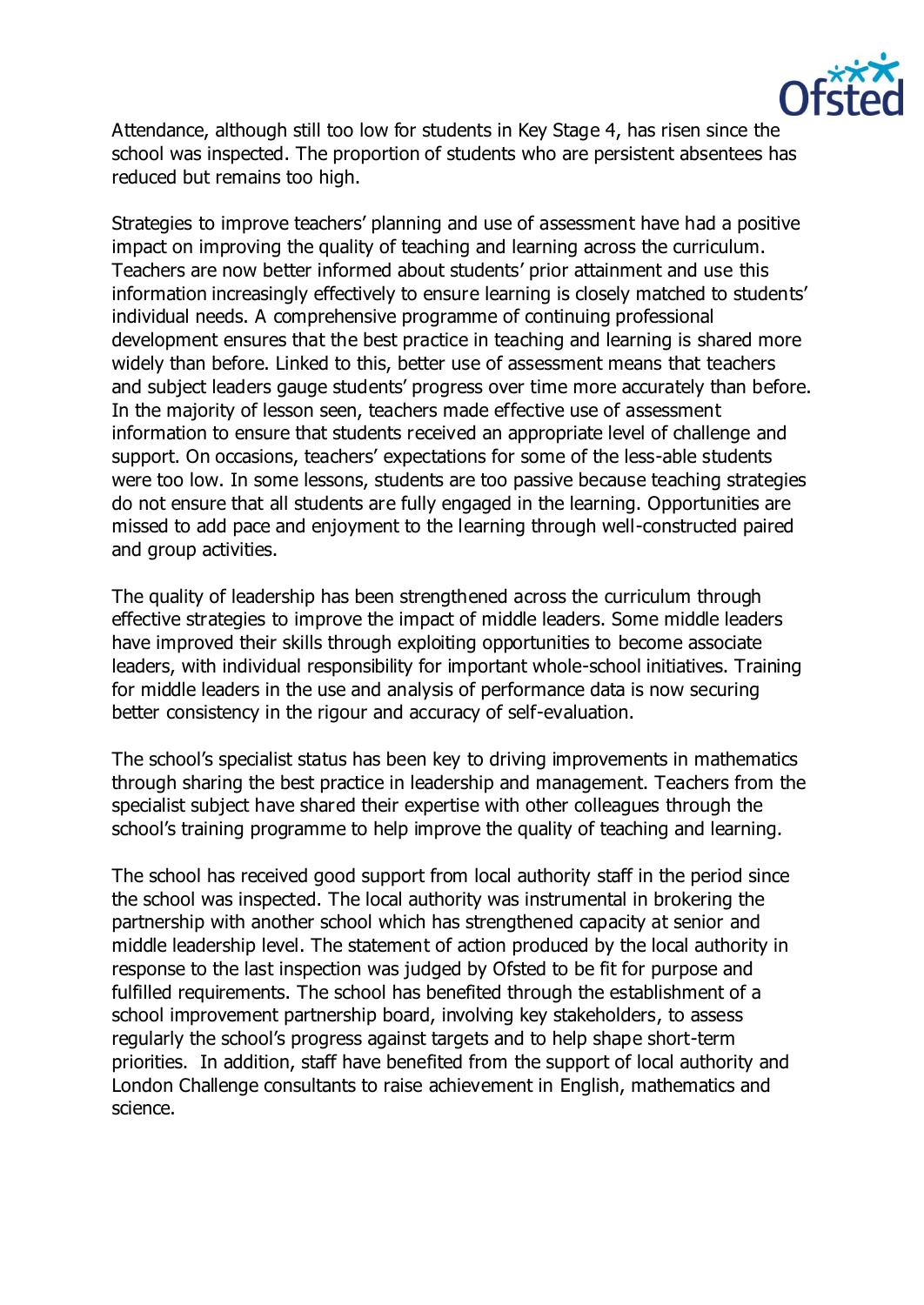

I hope that you have found the inspection helpful in promoting improvement in your school. This letter will be posted on the Ofsted website.

Yours sincerely

## **Daniel Burton**

Her Majesty's Inspector